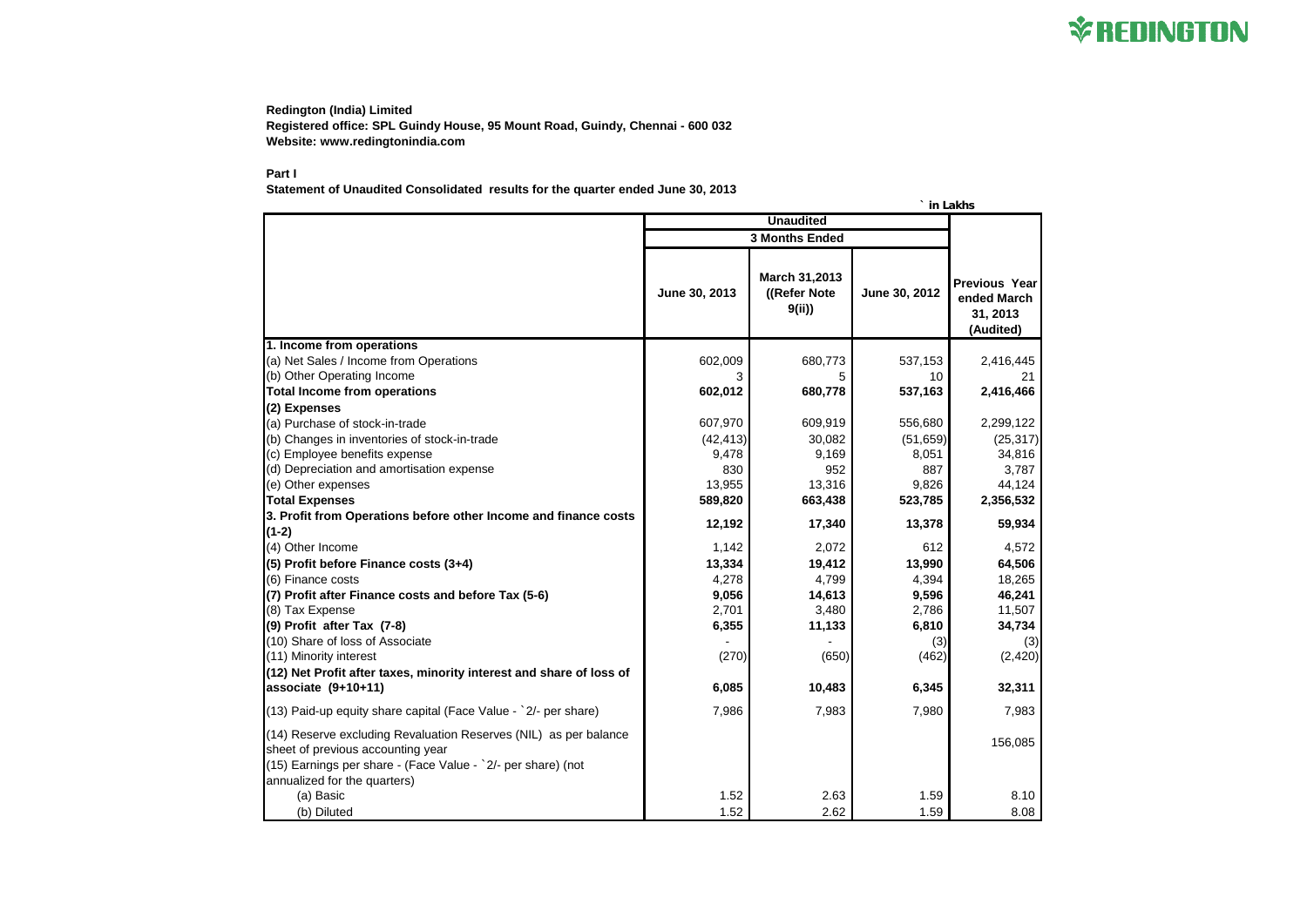**Redington (India) Limited** Registered office: SPL Guindy House, 95 Mount Road, Guindy, Chennai - 600 032 Website: www.redingtonindia.com Part I

Statement of Unaudited Standalone results for the quarter ended June 30, 2013

|                                                                              |                       |                                             |               | ₹ in I                   |
|------------------------------------------------------------------------------|-----------------------|---------------------------------------------|---------------|--------------------------|
|                                                                              | <b>Unaudited</b>      |                                             |               |                          |
|                                                                              | <b>3 Months Ended</b> |                                             |               |                          |
|                                                                              | June 30, 2013         | <b>March 31,2013</b><br>((Refer Note 9(ii)) | June 30, 2012 | Pre<br>Year<br>Ma<br>(Au |
| 1. Income from operations                                                    |                       |                                             |               |                          |
| (a) Net Sales / Income from Operations                                       | 255,347               | 274,474                                     | 244,121       | 1,                       |
| (b) Other Operating Income                                                   |                       |                                             | 10            |                          |
| <b>Total Income from operations</b>                                          | 255,349               | 274,477                                     | 244,131       | 1,                       |
| (2) Expenses                                                                 |                       |                                             |               |                          |
| (a) Purchase of stock-in-trade                                               | 243,713               | 238,018                                     | 236,058       |                          |
| (b) Changes in inventories of stock-in-trade                                 | (3, 127)              | 20,032                                      | (5, 491)      |                          |
| (c) Employee benefits expense                                                | 2,504                 | 2,412                                       | 2,436         |                          |
| (d) Depreciation and amortisation expense                                    | 240                   | 244                                         | 254           |                          |
| (e) Other expenses                                                           | 6,522                 | 5,569                                       | 4,114         |                          |
| <b>Total Expenses</b>                                                        | 249,852               | 266,275                                     | 237,371       | 1,                       |
| 3. Profit from Operations before other Income and finance costs              | 5,497                 | 8,202                                       | 6,760         |                          |
| $(1-2)$                                                                      |                       |                                             |               |                          |
| (4) Other Income                                                             |                       |                                             |               |                          |
| (a) Dividend from Subsidiaries                                               | 1,510                 |                                             | 2,137         |                          |
| (b) Others                                                                   | 501                   | 624                                         | 563           |                          |
| $(5)$ Profit before Finance costs $(3+4)$                                    | 7,508                 | 8,826                                       | 9,460         |                          |
| (6) Finance costs                                                            | 1,943                 | 2,087                                       | 2,072         |                          |
| (7) Profit after Finance costs and before Tax (5-6)                          | 5,565                 | 6,739                                       | 7,388         |                          |
| (8) Tax Expense                                                              | 1,433                 | 2,348                                       | 1,873         |                          |
| $(9)$ Profit after Tax $(7-8)$                                               | 4,132                 | 4,391                                       | 5,515         |                          |
| (10) Share of loss of Associate                                              |                       |                                             |               |                          |
| (11) Minority interest                                                       |                       |                                             |               |                          |
| (12) Net Profit after taxes, minority interest and share of loss of          |                       |                                             |               |                          |
| $l$ associate (9+10+11)                                                      | 4,132                 | 4,391                                       | 5,515         |                          |
| (13) Paid-up equity share capital (Face Value - $\overline{5}2/-$ per share) | 7,986                 | 7,983                                       | 7,980         |                          |
| (14) Reserve excluding Revaluation Reserves (NIL) as per balance             |                       |                                             |               |                          |
| sheet of previous accounting year                                            |                       |                                             |               |                          |
| (15) Earnings per share - (Face Value - ₹2/- per share) (not                 |                       |                                             |               |                          |
| annualized for the quarters)                                                 |                       |                                             |               |                          |
| (a) Basic                                                                    | 1.04                  | 1.10                                        | 1.38          |                          |
| (b) Diluted                                                                  | 1.03                  | 1.10                                        | 1.38          |                          |



| in Lakhs                                                             |  |
|----------------------------------------------------------------------|--|
| Previous<br>ear ended<br><b>Aarch 31,</b><br>2013<br>Audited)        |  |
| 1,040,949<br>18<br>1,040,967                                         |  |
| 977,628<br>4,513<br>10,209<br>1,000<br>18,825<br>1,012,175<br>28,792 |  |
| 2,137<br>2,351<br>33,280<br>8,386<br>24,894<br>7,757<br>17,137       |  |
| 17,137<br>7,983<br>98,564                                            |  |
| 4.29<br>4.29                                                         |  |